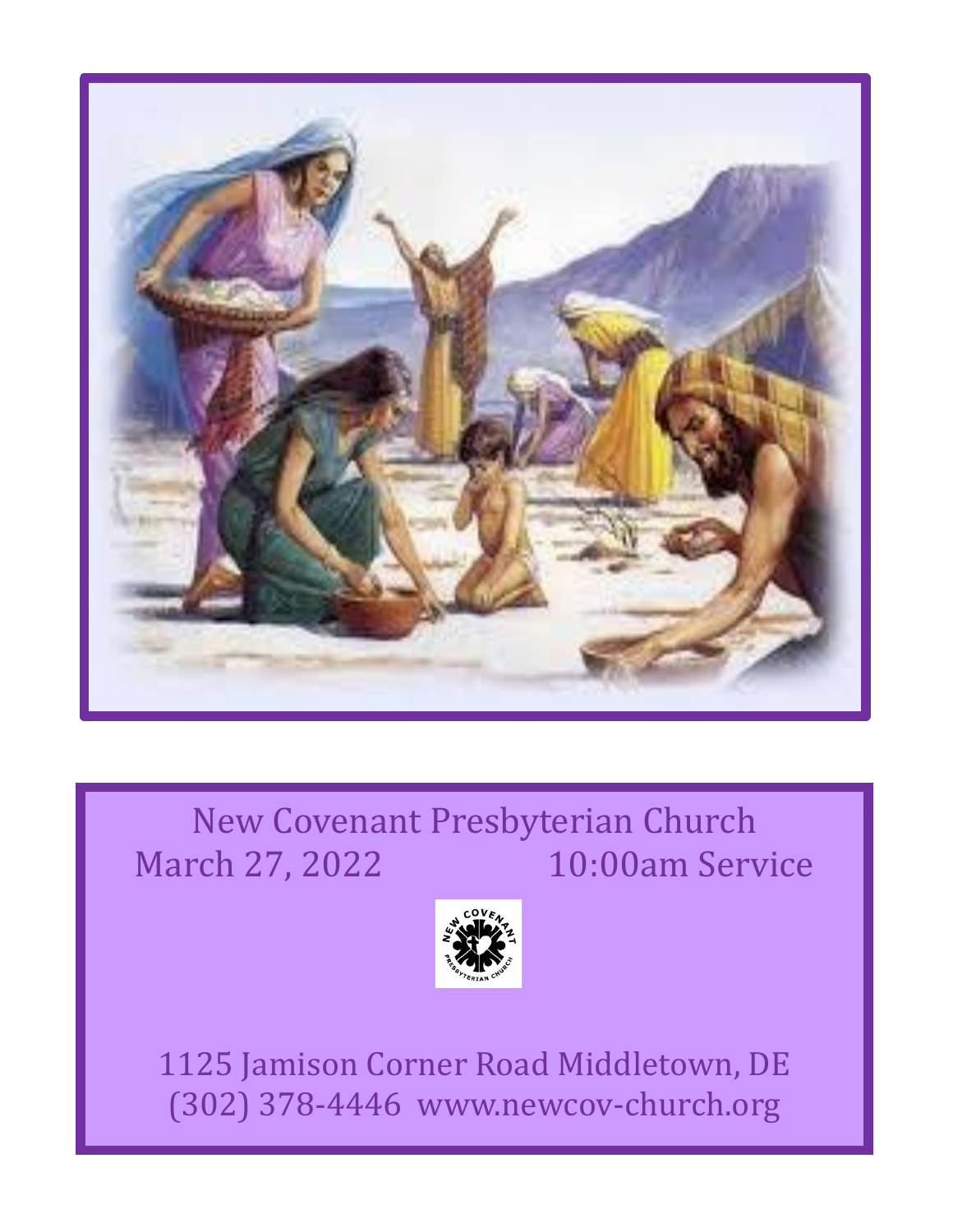# The Worship of God March 27, 2022 Fourth Sunday of Lent

**Welcome and Announcements Constanting Constanting Carol Willis Constanting Carol Willis Constanting Carol Willis** 

## **Sharing Our Vision**

**Preparing Ourselves for Worship During the Musical Prelude**



 *Tom Rogers, professor of homiletics at Pacific Lutheran Theological Seminary in Berkeley, CA, writes: On the day after the people of Israel celebrated the Passover at Gilgal, `the manna ceased.' The Apocrypha states that the manna will fall again when the Messiah comes (2 Baruch 29:8). This can give yet another level of meaning to Jesus' feeding of the 5,000. It can also give meaning to the countless manna moments that continue as part of life.* 

 *Unfortunately, we often miss miraculous manna moments, such as wheat growing - farmers harvesting - bakers baking – and grocers stocking. However, just because something happens frequently, need not make it any less miraculous – IF WE HAVE THE EYES TO SEE IT." So friends, keep your eyes open!*

## Preparing to Meet God

## **Call to Worship**

- L: Creative and loving God, we have come here to celebrate our faith and to continue our journey through these days of Lent.
- *P: May we grow in faith and courage as we follow the footsteps of Jesus Christ our Lord.*
- *A: May our lives witness to our commitment to live as your faithful disciples.*

**Hymn # 275** *God of Our Life*

*God of our life, through all the circling years, we trust in thee; In all the past, through all our hopes and fears, thy hand we see. With each new day, when morning lifts the veil, We own thy mercies, Lord, which never fail.*

*God of the past, our times are in thy hand; with us abide. Lead us by faith to hope's true promised land; be thou our guide. With thee to bless, the darkness shines as light, And faith's fair vision changes into sight.*

*God of the coming years, through paths unknown, we follow thee; When we are strong, Lord, leave us not alone; our refuge be. Be thou for us in life our daily bread, Our heart's true home when all our years have sped.*

**OUR LIFE**  $|S|$ FOR GOD **GOD IS OUR LIFE**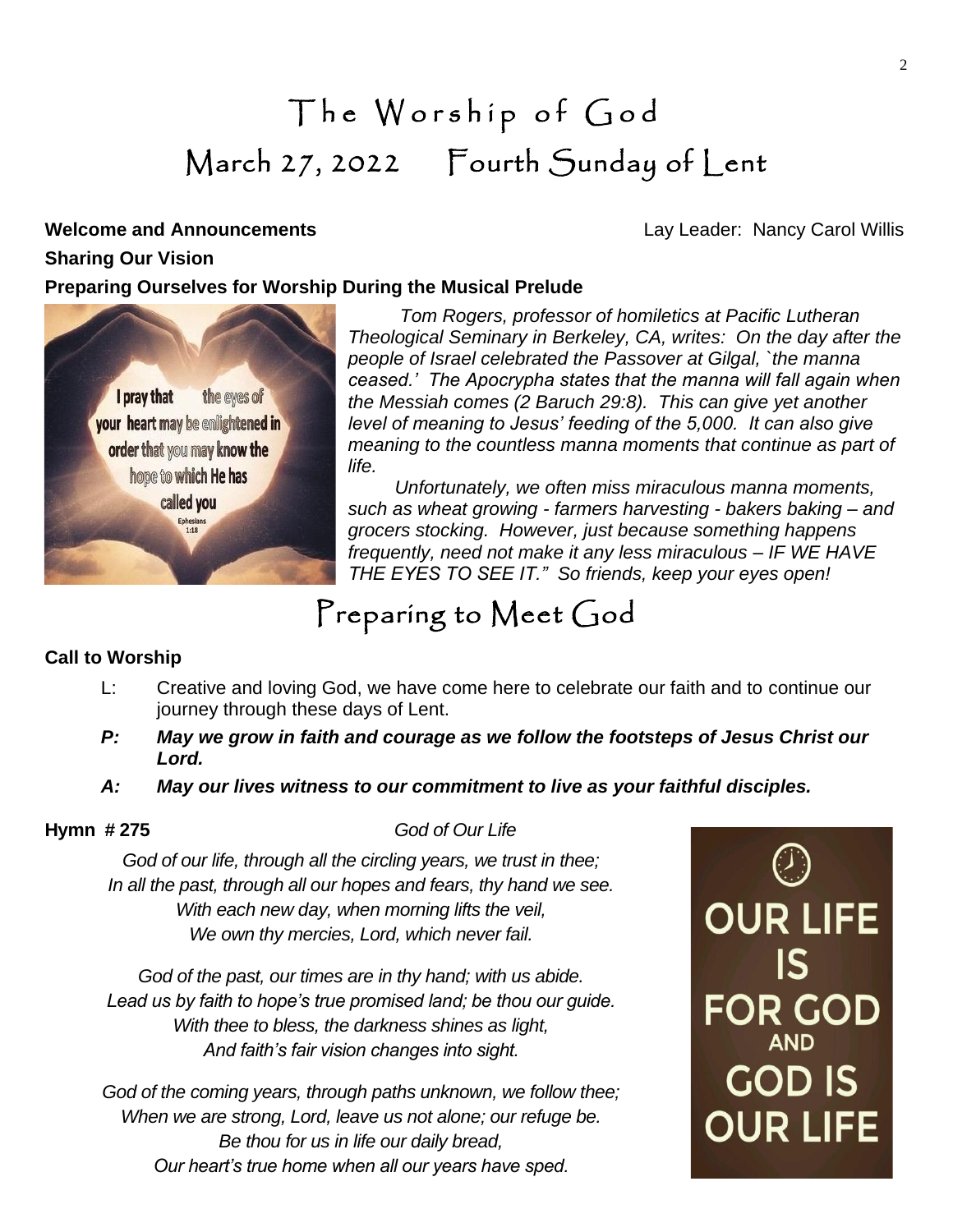### **Prayer of Confession**

*God of wilderness people, whose children often traveled in confusion and fear, we confess our own wanderings in sorrow, sadness, and doubt. We know how it feels to be lost, hurt and troubled. It seems that we often are wandering scared from all that might threaten us. Desperate to survive and with hope that we might thrive, we settle for only half-hearted attempts at living abundantly. Forgive our reckless measures to find security and our lack of confidence in the face of pain. Give us a large measure of your spiritual nourishment so that, even when we face great difficulties, we might flourish in your grace. And now, holy God, we turn to you in silent prayer to share our concerns and to seek your forgiveness……………………………………………………Amen.*

### **Assurance of Pardon**

- L: Through the Bible, God uses wilderness experiences for moments of transformation and rebirth.
- *P: No place or experience is too far removed from God's love.*
- L: Not even death can separate us from God's amazing grace.
- *P: As we journey on, we will always be certain that God's Spirit goes with us.*
- L: Friends, believe the Good News of the Gospel –
- *P: In Jesus Christ, we are forgiven!*

## Meeting God in the Word

## **Children's Message/Prayer for Illumination**

**First Lesson** *Romans 5: 12-19 Adam and Christ Lay Leader: Nancy Carol Willis*



 *Therefore, just as sin came into the world through one man, and death came through sin, and so death spread to all because all have sinned - sin was indeed in the world before the law, but sin is not reckoned when there is no law. Yet death exercised dominion from Adam to Moses, even over those whose sins were not like the transgresssion of Adam, who is a type of the one who was to come. But the free gift is not like the trespass. For if the many died through the one man's trespass, much more surely have the grace of God and the free gift in the grace of the one man, Jesus Christ, abounded for the many. And the free gift is not like the effect of the one man's sin. For the judgement following one trespass brought condemnation, but the free gift following many trespasses brings justification. If, because of the one man's trespass, death exercised dominion through that one, much more surely will those who receive the abundance of grace and the free gift of righteousness exercise dominion in life through the one man, Jesus Christ.*

 *Therefore just as one man's trespass led to condemnation for all, so one man's act of righteousness leads to justification and life for all. For just as by the one man's disobedience the many were made sinners, so by the one man's obedience the many will be made righteous.*

L: This is the Word of the Lord. *P: Thanks be to God.*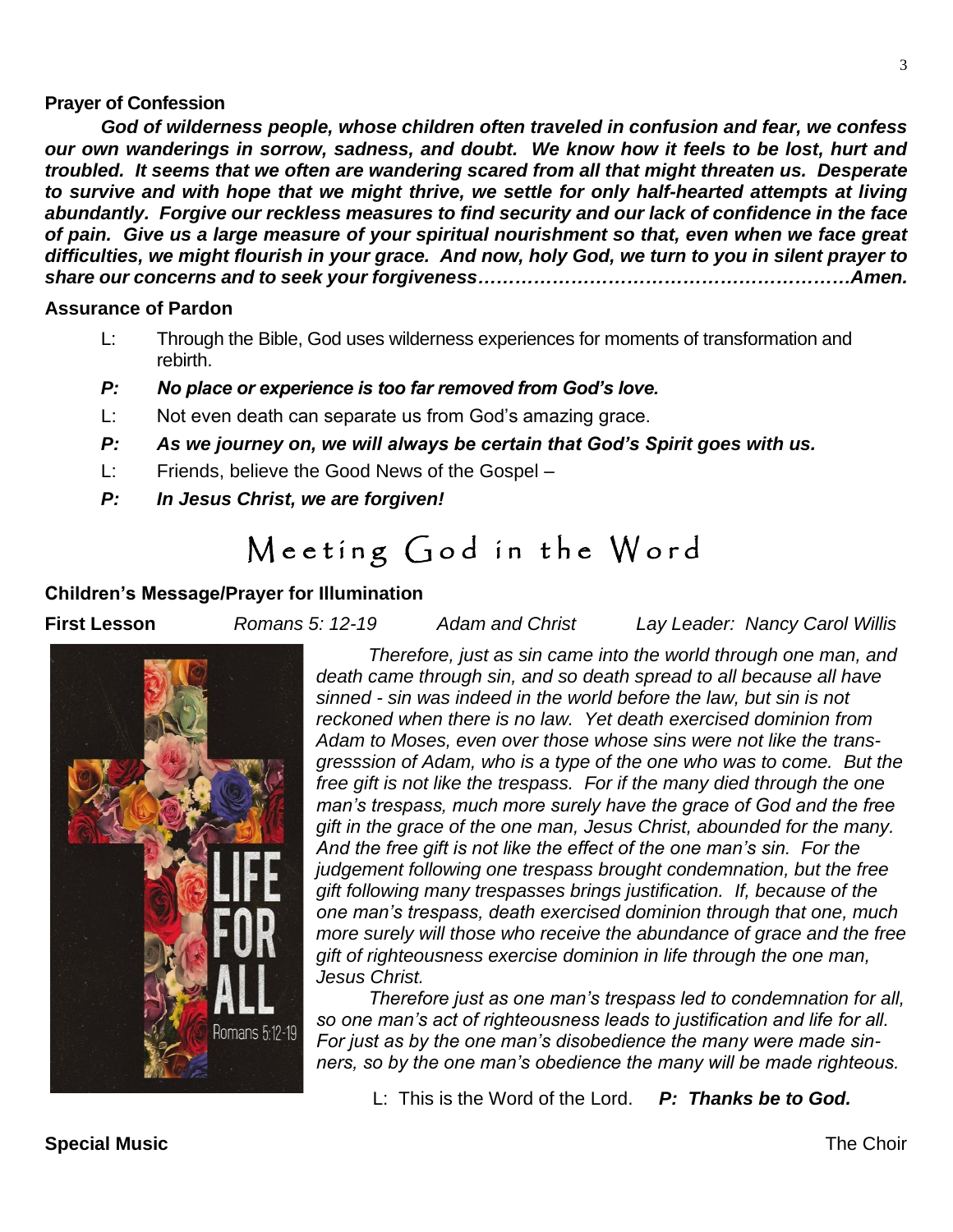**Second Reading** *Joshua 5: 9-12 The Passover at Gilgal Carol*

 $\Delta$ 

*The Lord said to Joshua, 'Today I have rolled away from you the disgrace of Egypt.' And so that place is called Gilgal to this day. While the Israelites were encamped in Gilgal they kept the Passover in the evening on the fourteenth day of the month in the plains of Jericho. On the day after the Passover, on that very day, they ate the produce of the land, unleavened cakes and parched grain. The manna ceased on the day they ate the produce of the land, and the Israelites no longer had manna; they ate the crops of the land of Canaan that year.*



L: This is the Word of the Lord. *P: Thanks be to God.*

**Sermon** *Camping à la Christ GLAMPING TODAY:*



## Responding to the Word

**\*Hymn # 84** *In the Cross of Christ I Glory*

*In the cross of Christ I glory, towering o'er the wrecks of time; All the light of sacred story gathers round its head sublime.*

*When the woes of life o'ertake me, hopes deceive, and fears annoy. Never shall the cross forsake me: Lo! It glows with peace and joy.*

*When the sun of bliss is beaming, light and love upon my way, From the cross the radiance streaming, adds more luster to the day.*

*Bane and blessing, pain and pleasure, by the cross are sanctified; Peace is there that knows no measure, joys that through all time abide.*